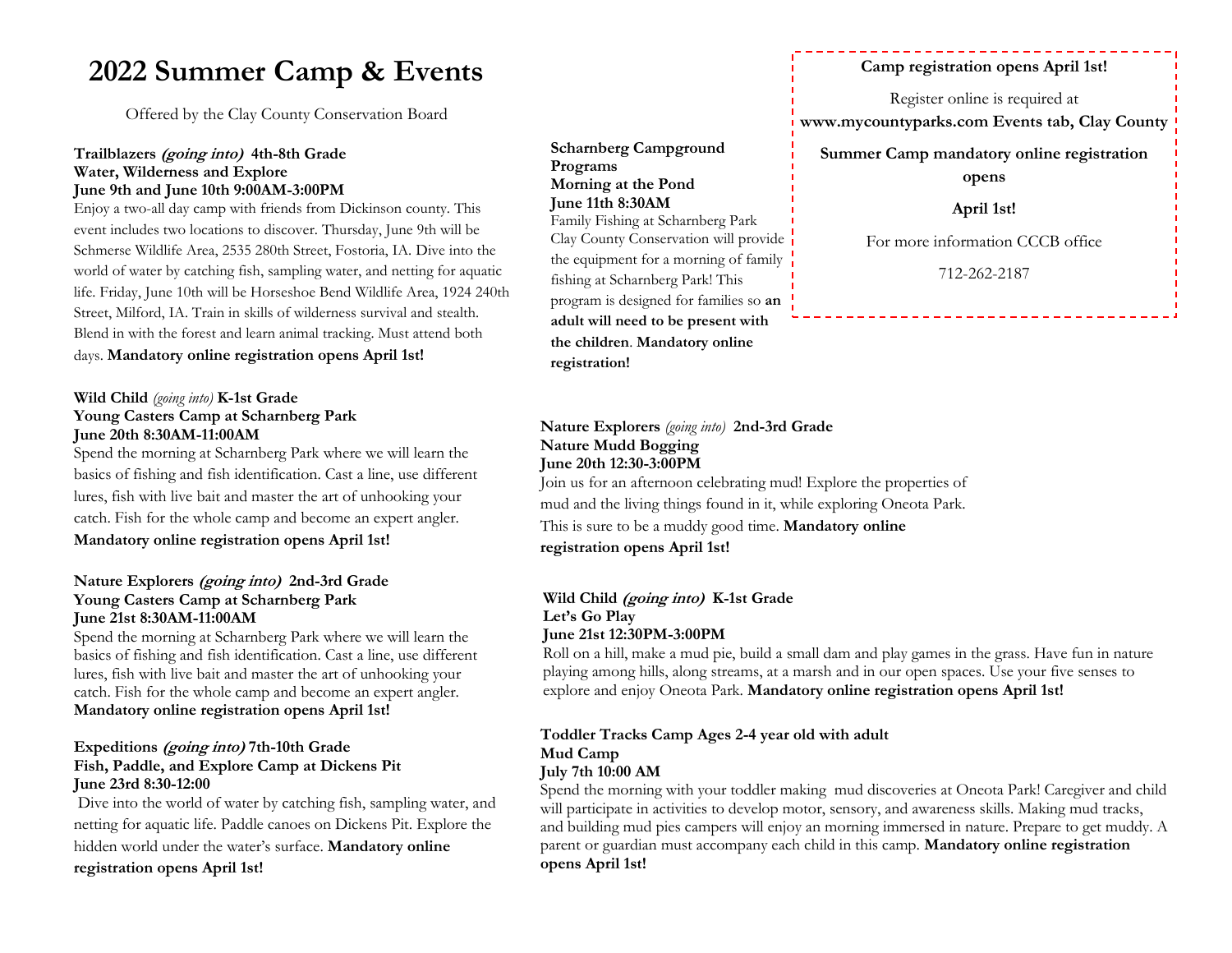

# **2022 Summer Camp & Events**

Offered by the Clay County Conservation Board

#### Toddler Tracks Camp Ages 2-4 year old with adult<br>Wild Child (going into) K-1st and Tracks Camp Ages 2-4 year old with adult **Splash Camp July 12th 1:30PM**

Caregiver and child enjoy water play Oneota Park style! What makes a splash at Oneota Park? We will discover what rivers, ponds, lakes, and wetlands have in common. Come prepared to get wet! A parent or guardian must accompany each child in this camp. **Mandatory online registration opens April 1st!**

# **Nature Explorers (going into) 2nd-3rd Grade Kids Rule**

### **July 18th 12:30-3:00**

Join us where kids rule and the sky's the limit! We'll use natural materials and some fun accessories to explore nature. During this camp, kids get to decide what and how we explore Oneota Park! **Mandatory online registration opens April 1st!**

#### **Trailblazers (going into) 4th-8th Grade Stealth, Archery and Wilderness Survival July 21st 9:00AM-1:30PM**

Train in skills of wilderness survival and stealth. Blend in with the forest, learning animal tracking and camouflage. Take to the range, practicing archery with arrow and bow. **Mandatory online registration opens April 1st!**

### **Scharnberg Campground Programs**

**Nature Bingo!**

# **July 23rd 10:00AM @ Scharnberg Park Open air shelter**

Practice your skills of observation and see if you can spot these bingo items found all around us at Scharnberg Park. One of the amazing things about the natural world is it changes every day. This program is designed for families so **an adult will need to be present with the children**. Participants will meet the naturalist at the open air shelter! **Online registration.** 

### **Wild Child (going into) K-1st Nature Investigators July 18th 9:00-11:30AM**

Travel with us to wild places around Oneota Park in search of wonderful and wacky wildlife. Campers are sure to have a blast learning and visiting different biomes as we explore animal adaptations up-close **Mandatory online registration opens April 1st!**

### **Trailblazers (going into) 4th-8th Grade Fish, Paddle, and Explore Camp at Scharnberg Park July 19th 9:00-1:30PM**

Dive into the world of water by catching fish, sampling water, and netting for aquatic life. Paddle canoes on Scharnberg Park. Explore the hidden world under the water's surface. **Mandatory online registration opens April 1st!**

# **Adult Summer Camp**

**Oneota Nature Survival** 



# **August 2nd 9:00-11:30AM**

Think you know what it takes to survive in the wild? Challenge yourself in the ultimate nature adventure. Learn how to prepare yourself with shelter building skills, fire starting, and cooking. Are you up for the challenge*?* **This class is for 18+. Mandatory online registration!**

# **Adult Summer Camp**

# **Fish, Paddle, and Explore Dickens Pit**

# **August 3rd 1:00-3:00PM**

Dive into the world of water by catching fish, sampling water, and netting for aquatic life. Paddle canoes on Dickins Pit. **This class is for 18+. Mandatory online registration!**

#### **Camp registration opens April 1st!**

Register online is required at **www.mycountyparks.com Events tab, Clay County** 

**Mandatory online registration opens April 1st!**

For more information CCCB office